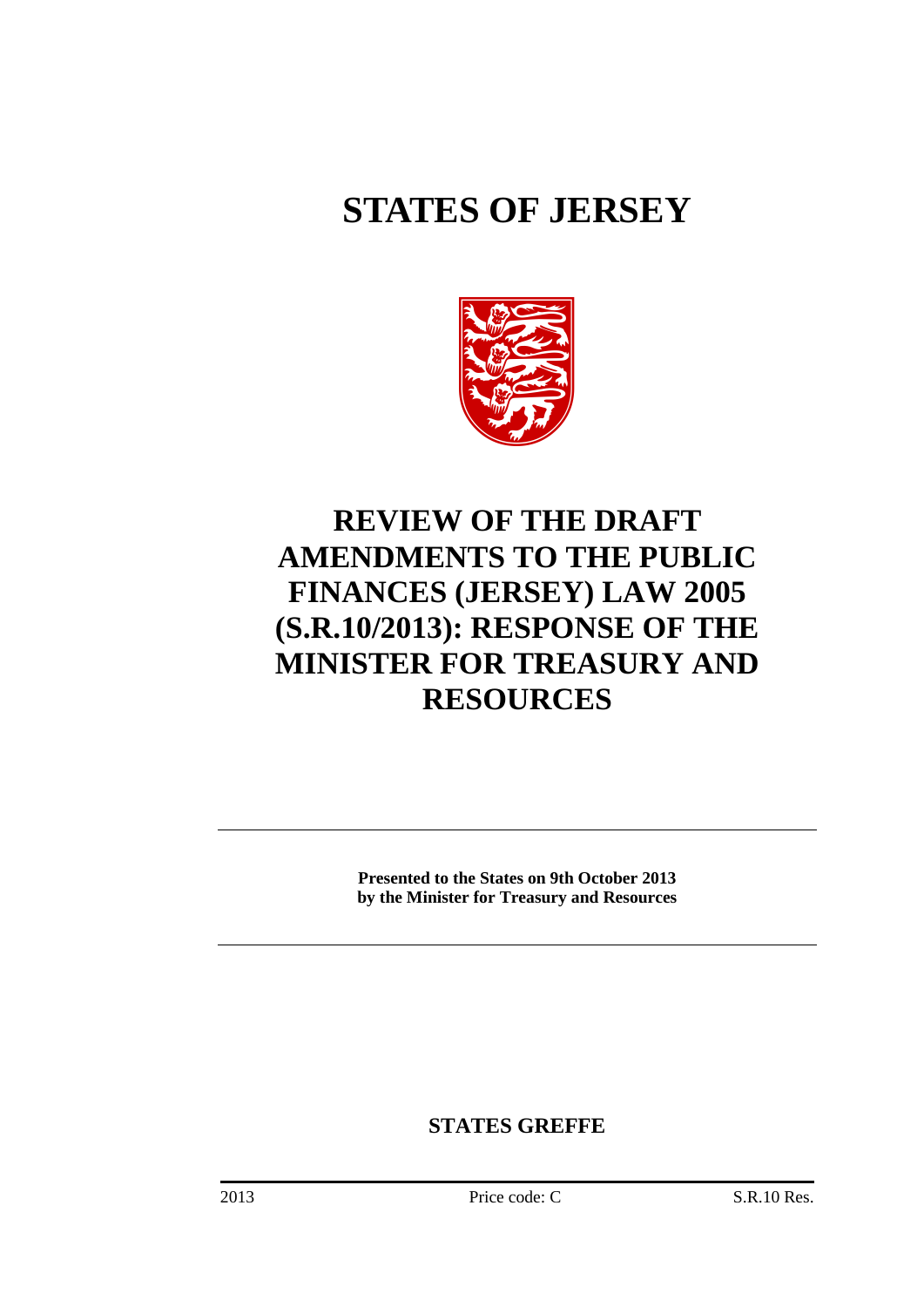#### **REVIEW OF THE DRAFT AMENDMENTS TO THE PUBLIC FINANCES (JERSEY) LAW 2005 (S.R.10/2013): RESPONSE OF THE MINISTER FOR TREASURY AND RESOURCES**

| <b>Ministerial Response to:</b>          | S.R.10/2013                                                                |
|------------------------------------------|----------------------------------------------------------------------------|
| <b>Ministerial Response required by:</b> | 9th October 2013                                                           |
| <b>Review title:</b>                     | Review of the Draft Amendments to the<br>Public Finances (Jersey) Law 2005 |
| <b>Scrutiny Panel:</b>                   | Corporate Services                                                         |

#### **INTRODUCTION**

Whilst the debate on the Amendment to the Public Finances (Jersey) Law 2005 has already taken place, for completeness the Minister for Treasury and Resources wishes to present his formal response. The Minister is grateful for the work carried out by the Corporate Services Scrutiny Panel in undertaking the review.

#### **FINDINGS**

|   | <b>Findings</b>                                                                                                                                                                                        | <b>Comments</b>                                                                                                                                                                                                                                                                                                                                                                                                                                                                                                                                                                                                                                                                                                                                                                                                      |
|---|--------------------------------------------------------------------------------------------------------------------------------------------------------------------------------------------------------|----------------------------------------------------------------------------------------------------------------------------------------------------------------------------------------------------------------------------------------------------------------------------------------------------------------------------------------------------------------------------------------------------------------------------------------------------------------------------------------------------------------------------------------------------------------------------------------------------------------------------------------------------------------------------------------------------------------------------------------------------------------------------------------------------------------------|
| 1 | Without reference to a baseline of<br>recognised professional Financial<br>Management<br><b>Standards</b><br>the<br>proposed amendment relies too<br>heavily on the professionalism of<br>individuals. | The Public Finances (Jersey) Law 2005<br>requires that the role of Treasurer of the<br>States is independent and specifically states<br>that "the Treasurer may not be directed on<br>how a function of the office of Treasurer is<br>to be carried out".                                                                                                                                                                                                                                                                                                                                                                                                                                                                                                                                                            |
|   |                                                                                                                                                                                                        | The baseline of professional Financial<br>Management Standards followed by the<br>States of Jersey is Generally Accepted<br>Accounting Principles (GAAP)<br>and<br><b>International Financial Reporting Standards</b><br>(IFRS) as interpreted for the States of<br>Jersey by the Financial Reporting Manual<br>(JFReM). The JFReM is based on the UK<br>version of the same document, which is<br>prepared by H.M. Treasury and is subject<br>to scrutiny by an independent board, the<br>Financial Reporting and Advisory Board.<br>Accounting Standards are not static and the<br>JFReM is updated on an annual basis.<br>Below this level there are Financial<br>Directions which are regularly reviewed,<br>updated<br>to<br>reflect<br>revised<br>and<br>developments in accounting standards and<br>practice. |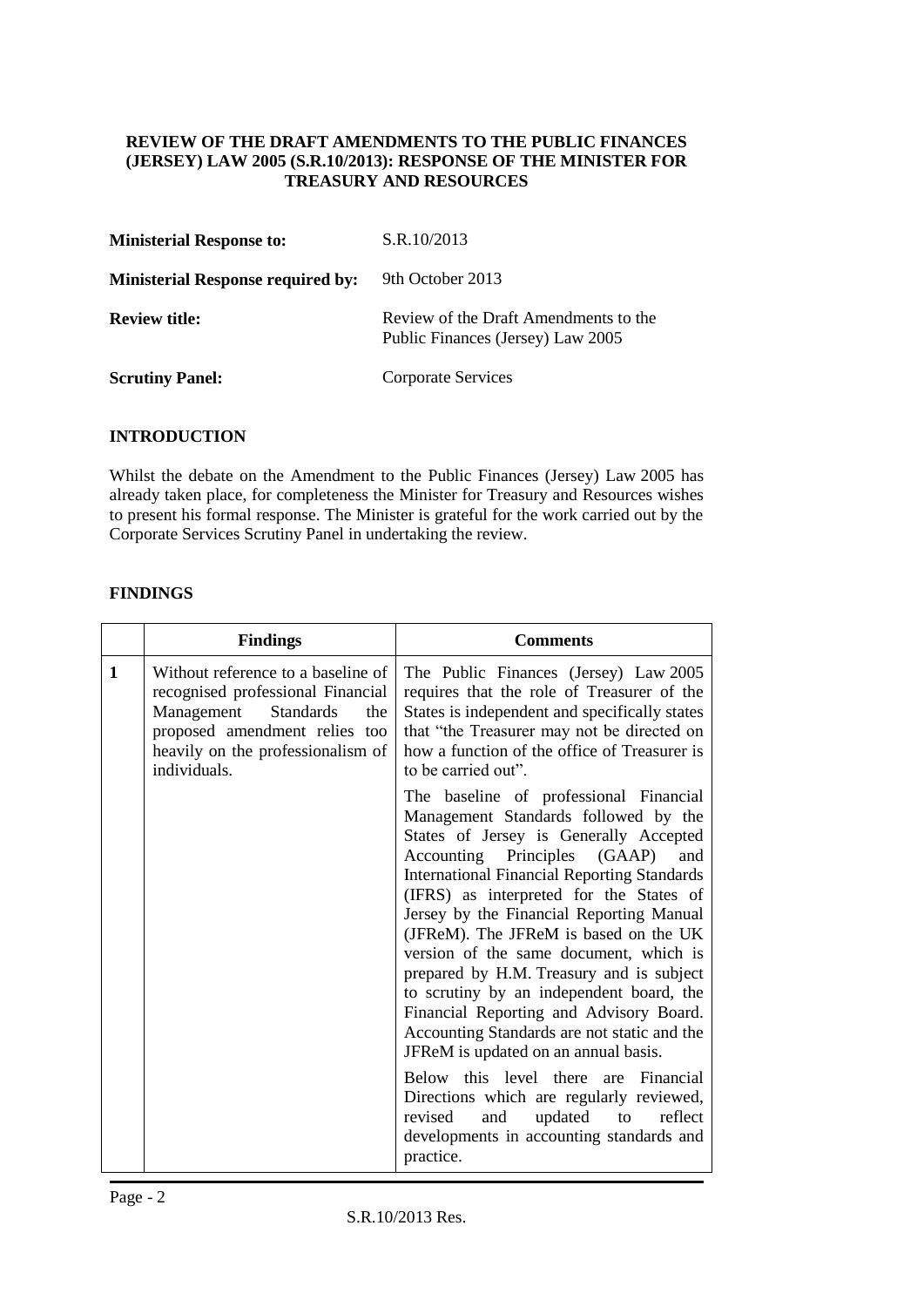|                | <b>Findings</b>                                                                                                                                                                                                                                       | <b>Comments</b>                                                                                                                                                                                                                                                                                                                                                                                                                                                                                                                                                                                                                                                                                                                                                                           |
|----------------|-------------------------------------------------------------------------------------------------------------------------------------------------------------------------------------------------------------------------------------------------------|-------------------------------------------------------------------------------------------------------------------------------------------------------------------------------------------------------------------------------------------------------------------------------------------------------------------------------------------------------------------------------------------------------------------------------------------------------------------------------------------------------------------------------------------------------------------------------------------------------------------------------------------------------------------------------------------------------------------------------------------------------------------------------------------|
|                |                                                                                                                                                                                                                                                       | The level of detail in these documents is<br>best left outside the Public Finances<br>(Jersey) Law to allow for such updates and<br>modifications.                                                                                                                                                                                                                                                                                                                                                                                                                                                                                                                                                                                                                                        |
| $\overline{2}$ | Clarity<br>what<br>constitutes<br>on<br>Financial<br>appropriate<br>Management<br><b>Standards</b><br>and<br>appropriate Accounting Standards<br>is required.                                                                                         | The Law in Article 34 states that the<br>Treasurer of the States may issue financial<br>directions which are -<br>(a)<br>required by the Public Finances<br>(Jersey) Law 2005; and<br>(b)<br>deemed necessary or expedient for<br>the proper administration of the Law<br>and of the public finances of Jersey.<br>In Article 32 the Treasurer is also required<br>to issue Accounting Standards to enable the<br>annual financial statement to be produced.<br>The Accounting Standards issued by the<br>Treasurer are deemed appropriate as they<br>those issued by the International<br>are<br>Accounting Standards Board, as adapted by<br>H.M. Treasury<br>and<br>approved by the<br>Financial Reporting Advisory Board for the<br>public sector. (See comments in 1 above<br>also). |
| 3              | The Treasurer already carries out<br>a continuous advisory role with<br>the Council of Ministers.                                                                                                                                                     | The post of Treasurer of the States is<br>independent and cannot be directed on how<br>the role of Treasurer is to be carried out.<br>The Treasurer of the States has an open<br>invitation to attend all Council of Ministers<br>meetings and provides advice and input<br>into those meetings on matters that have<br>financial implications of significance.                                                                                                                                                                                                                                                                                                                                                                                                                           |
| 4              | The Chief Minister is of the view<br>that there must only be one line of<br>accountability to the Council of<br>Ministers and that must be the<br>Chief Executive as defined in the<br>Employment of States of Jersey<br>Employees (Jersey) Law 2005. | The Minister for Treasury and Resources<br>endorses the Panel's view that the deletion<br>of the paragraph which states " the<br>Treasurer shall advise the Council of<br>Ministers upon the public finances of<br>Jersey" would not affect the Treasurer's<br>existing responsibility to continue to offer<br>independent financial advice to the Council<br>of Ministers should she so wish. In light of<br>Minister for<br>Treasury<br>and<br>this<br>the<br>Resources lodged an amendment which<br>the<br>withdrawal<br>resulted<br>in<br>of<br>the<br>aforementioned proposal to amend the<br>Treasurer's duties "to advise the Council of<br>Ministers upon the public finances of<br>Jersey".                                                                                      |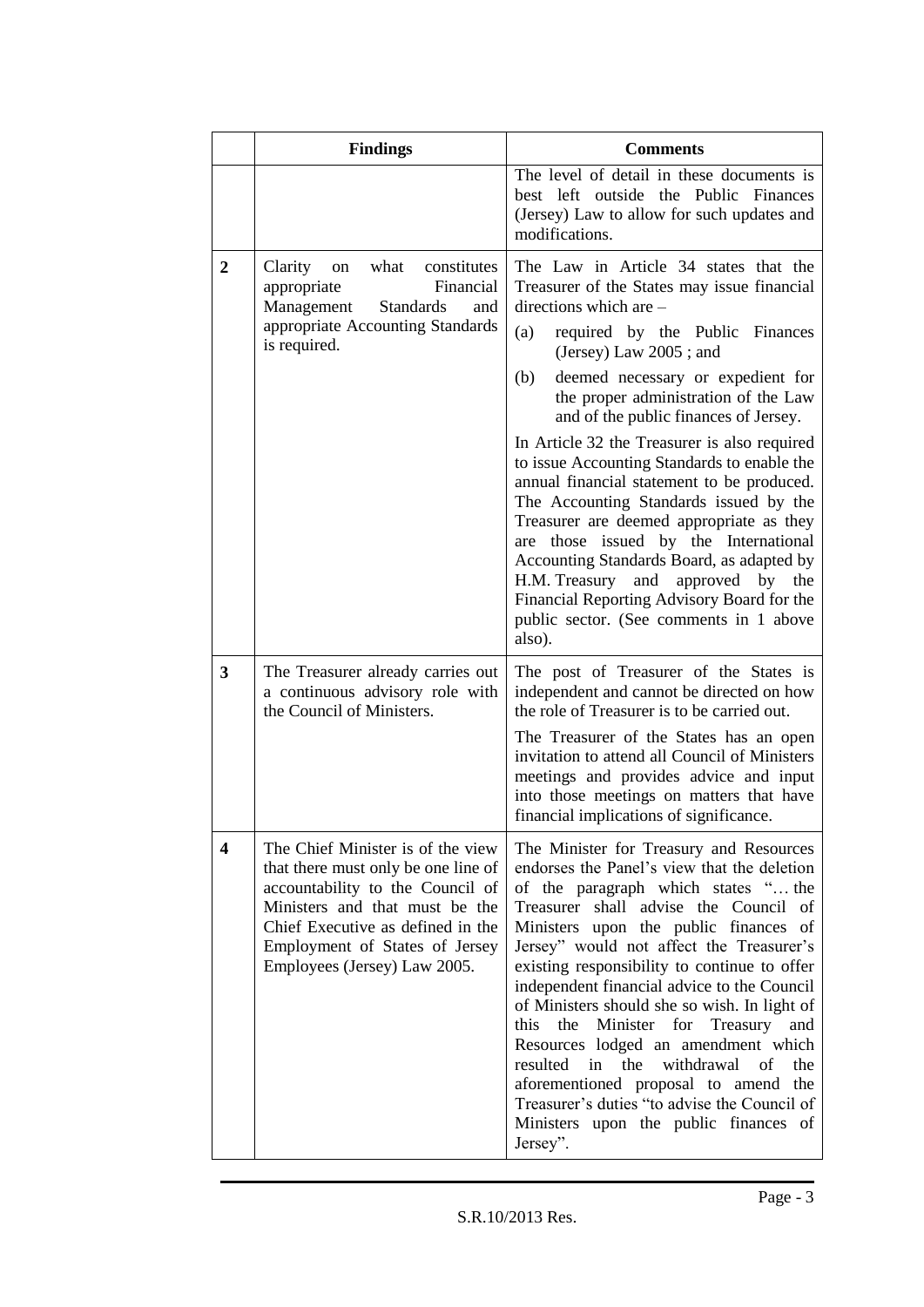|    | <b>Findings</b>                                                                                                                                                                                                                                                                                                                         | <b>Comments</b>                                                                                                                                                                                                                                                                                                          |
|----|-----------------------------------------------------------------------------------------------------------------------------------------------------------------------------------------------------------------------------------------------------------------------------------------------------------------------------------------|--------------------------------------------------------------------------------------------------------------------------------------------------------------------------------------------------------------------------------------------------------------------------------------------------------------------------|
| 5  | The rationale provided by the<br>for<br>Treasury<br>Minister<br>and<br>Resources for proposing a new<br>responsibility for the Treasurer<br>does not seem to justify the need<br>to include such a provision within<br>Legislation.                                                                                                     | See point 4 above.                                                                                                                                                                                                                                                                                                       |
| 6  | The primary Legislation already<br>specifies that the Treasurer is<br>responsible for advising on the<br>preparation of the Medium Term<br>Financial Plan.                                                                                                                                                                              | See point 4 above. There is no proposed<br>change to alter the Treasurer's existing<br>responsibility to provide advice on the<br>preparation of the Medium Term Financial<br>Plan.                                                                                                                                      |
| 7  | An obligation forced in primary<br>Legislation to provide advice to a<br>specific<br>group<br>such<br>the<br>as<br>Council of Ministers may create<br>conflict<br>through<br>this<br>how<br>reporting is perceived.<br>Any<br>advice provided by the Treasurer<br>to the Council of Ministers must<br>remain to be seen as independent. | See point 4 above.                                                                                                                                                                                                                                                                                                       |
| 8  | The Panel supports the proposal<br>to expand upon the Treasurer's<br>current role to report directly to<br>the States if public money has<br>been dealt with unlawfully. It is<br>felt that the proposed change will<br>further<br>strengthen<br>compliance<br>requirements<br>reporting<br>and<br>options available to the Treasurer.  | The Law already enables the Treasurer to<br>provide reports to<br>the<br><b>States</b><br>(after<br>consulting the Comptroller and Auditor<br>General) where money has been dealt with<br>The<br>improperly.<br>amendment<br>merely<br>extends the<br>current provision<br>and<br>introduces the new Article 30(b) (ii). |
| 9  | The Panel agrees with the<br>principles contained within draft<br>Article 15<br>and the<br>rationale<br>behind its proposal.                                                                                                                                                                                                            | Noted.                                                                                                                                                                                                                                                                                                                   |
| 10 | The term 'proper practices' would<br>be more appropriate than the term<br>'Accounting Standards', which<br>been proposed in<br>has<br>draft<br>Article 15.                                                                                                                                                                              | The term "Accounting Standards" is<br>recognised internationally and any change<br>in terminology may cause confusion. The<br>States follow International Accounting<br>Standards.                                                                                                                                       |
| 11 | has been<br>proposed<br>that<br>It<br>Articles 17 and 18 of the principal<br>Law are amended to allow the<br>for<br>Minister<br>Treasury<br>and<br>Resources to approve the transfer<br>of funds between all heads of<br>expenditure <u>for any reason</u> .                                                                            | Agreed.<br>Article 18 of the Primary legislation<br>already enables funds to be transferred<br>between Heads of Expenditure in certain<br>circumstances this amendment proposes to<br>extend this facility.<br>The Law prevents funds being moved                                                                        |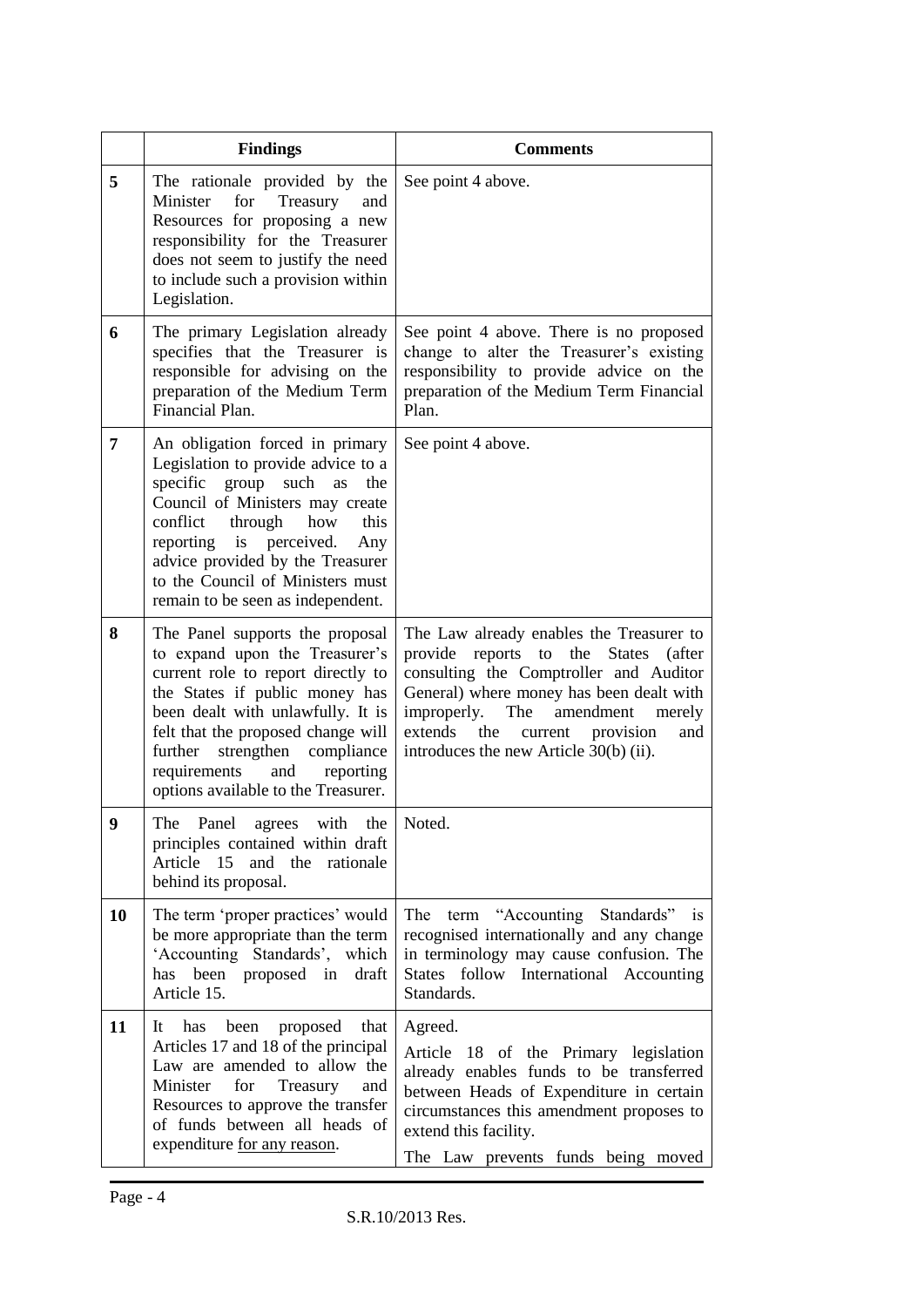|    | <b>Findings</b>                                                                                                                                                                                                                                                                                             | <b>Comments</b>                                                                                                                                                                                                                                                                                                                                                                                                                                                                                                                                                                                                                        |
|----|-------------------------------------------------------------------------------------------------------------------------------------------------------------------------------------------------------------------------------------------------------------------------------------------------------------|----------------------------------------------------------------------------------------------------------------------------------------------------------------------------------------------------------------------------------------------------------------------------------------------------------------------------------------------------------------------------------------------------------------------------------------------------------------------------------------------------------------------------------------------------------------------------------------------------------------------------------------|
|    |                                                                                                                                                                                                                                                                                                             | around with impunity - transfers between<br>heads of expenditure have to be fully<br>and<br>agreed<br>by<br>justified<br>both<br>the<br>and receiving<br>relinquishing<br>Ministers<br>before being considered by the Minister for<br>Treasury and Resources.                                                                                                                                                                                                                                                                                                                                                                          |
| 12 | Reporting on Budget transfers<br>does<br>not<br>occur<br>within<br>a<br>significant proximity of time to<br>the actual decision to transfer<br>funds in order to allow Scrutiny<br>to take place.                                                                                                           | This point is not accepted. Budget transfers<br>are the subject of timely public ministerial<br>the Ministers<br>decisions<br>by<br>of<br>the<br>transferring and receiving departments, and<br>the Minister for Treasury and Resources.<br>Budget transfers are reported in the<br>Minister for Treasury and Resources'<br>6 monthly report on Financial matters<br>which is presented to the States. The<br>current arrangements have not caused any<br>problems in practice. This more detailed<br>Report is a new initiative and is produced<br>in response to previous requests from the<br>Corporate Services Scrutiny Panel.    |
| 13 | The unlimited ability to transfer<br>funds within a Department, which<br>already exists, coupled with the<br>impact of the draft amendment<br>will allow levels of in year<br>flexibility that CIPFA has never<br>encountered previously.                                                                   | The current Law amendment does not<br>change to this<br>propose<br>any<br>area<br>Departmental Accounting Officers<br>are<br>responsible for ensuring that a head of<br>expenditure is not exceeded and is used for<br>the purpose it was appropriated. Policy<br>decisions within a Department are set by<br>the Minister with the Chief Officer being<br>implementing<br>responsible<br>for<br>these<br>decisions.<br>The Treasurer has regular meetings with<br>Departmental Accounting<br><b>Officers</b><br>to<br>discuss financial matters, especially areas<br>of financial pressure.                                           |
| 14 | The inherent flexibility which<br>will be available to Chief Officers<br>and Ministers may have the<br>potential to undermine the rigour<br>of the Medium Term Financial<br>Plan if budgetary resources can be<br>about with<br>moved<br>impunity<br>and/or transferred to contingency<br>"for any reason". | Funds are not moved around with impunity<br>- transfers have to be fully justified and<br>agreed by both the relinquishing and<br>receiving Ministers and only then by the<br>Minister for Treasury and Resources.<br>Flexibility gives Departments the ability to<br>manage resources to meet service pressures<br>and changing demands within pre-set<br>spending limits. Although an Accounting<br>Officer is able to vires funds within their<br>Departmental Head of Expenditure at the<br>end of a financial year they are required to<br>report against the original detailed budget<br>allocations produced in the Medium Term |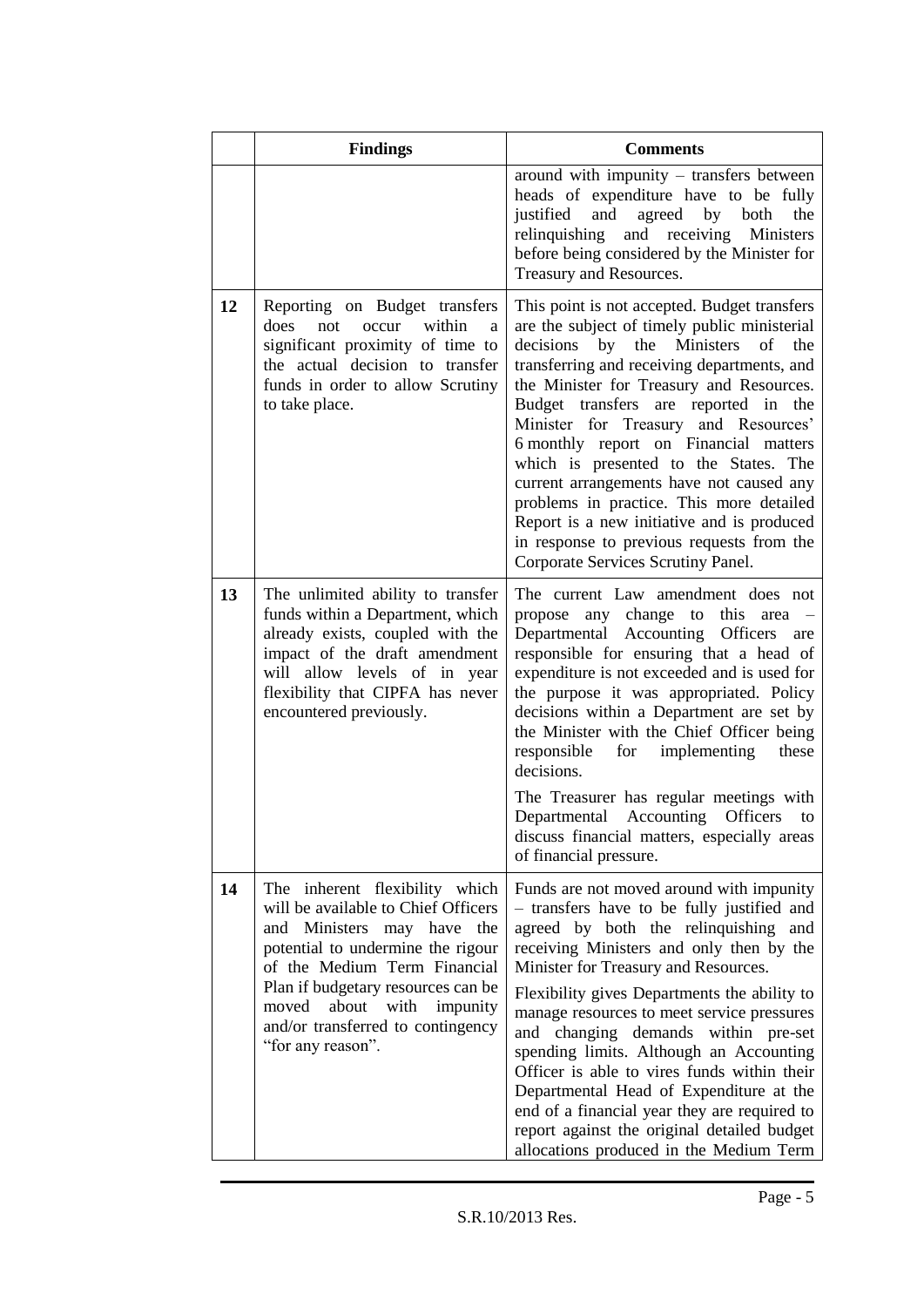|    | <b>Findings</b>                                                                                                                                                                                                                                                                                                    | <b>Comments</b>                                                                                                                                                                                                                                                                                                                                                                                                                                                                                                                                                                                                                                                                                                                                                                                                                                                                                                                                                                                                                                                                                                                                                                                                                                                                                                                                                                                                                                                                                                                  |
|----|--------------------------------------------------------------------------------------------------------------------------------------------------------------------------------------------------------------------------------------------------------------------------------------------------------------------|----------------------------------------------------------------------------------------------------------------------------------------------------------------------------------------------------------------------------------------------------------------------------------------------------------------------------------------------------------------------------------------------------------------------------------------------------------------------------------------------------------------------------------------------------------------------------------------------------------------------------------------------------------------------------------------------------------------------------------------------------------------------------------------------------------------------------------------------------------------------------------------------------------------------------------------------------------------------------------------------------------------------------------------------------------------------------------------------------------------------------------------------------------------------------------------------------------------------------------------------------------------------------------------------------------------------------------------------------------------------------------------------------------------------------------------------------------------------------------------------------------------------------------|
|    |                                                                                                                                                                                                                                                                                                                    | Financial Plan Annex in the Annual<br>Accounts document.<br>The Public Accounts Committee has a role<br>to play in the scrutiny of the Annual<br>Accounts being able to question Ministers<br>and Accounting Officers as to<br>why<br>virements have been approved.                                                                                                                                                                                                                                                                                                                                                                                                                                                                                                                                                                                                                                                                                                                                                                                                                                                                                                                                                                                                                                                                                                                                                                                                                                                              |
| 15 | In 2011 the Minister proposed,<br>and the States agreed to, a<br>tightening of the provisions that<br>allowed variations of heads of<br>expenditure. Consequently,<br>the<br>Panel found it difficult to grasp<br>underlying<br>rationale<br>the<br>for<br>bringing this amendment to the<br>States 2 years later. | In 2011, the Minister for Treasury and<br>Resources brought amendments to the<br>Public Finances Law which introduced the<br>medium term financial planning process<br>which also made changes that resulted in a<br>general tightening of the provisions that<br>allowed variations to heads of expenditure.<br>Experience has shown that it is necessary<br>for there to be greater flexibility in the rules<br>surrounding the transferability of funds and<br>therefore by proposing these changes the<br>Minister for Treasury and Resources can<br>approve any transfer of funds between<br>heads of expenditure. As stated above these<br>transfers have to have the prior agreement<br>of both the relinquishing and receiving<br>Ministers before being considered by the<br>Minister for Treasury and Resources.<br>Learning from practical experiences which<br>means previous decisions are overturned<br>should not be criticised. Recognising that<br>by setting Heads of Expenditure over a<br>MTFP period of 3 years means adjustments<br>are more likely to be needed. Service<br>changes, changes in regulation and States<br>decisions are all reasons why such transfers<br>may be necessary.<br>The Minister for Treasury and Resources<br>can assure States Members that there is<br>absolutely no intent to allow Departments<br>the ability for unlimited transfers between<br>Heads of Expenditure; that is transfers<br>between departments or capital projects, as<br>opposed to within a department. |
| 16 | The concerns raised by the Panel<br>during its review of the MTFP in<br>regards to Departmental spending<br>limits have not been adequately<br>addressed and could potentially<br>be exacerbated if the States agree<br>this draft amendment.                                                                      | It is important to remember that one of the<br>reasons the States Assembly wanted to<br>introduce the concept of medium term<br>financial planning was to give the States<br>greater control of overall States spending<br>limits.<br>Departments have been allocated tighter                                                                                                                                                                                                                                                                                                                                                                                                                                                                                                                                                                                                                                                                                                                                                                                                                                                                                                                                                                                                                                                                                                                                                                                                                                                    |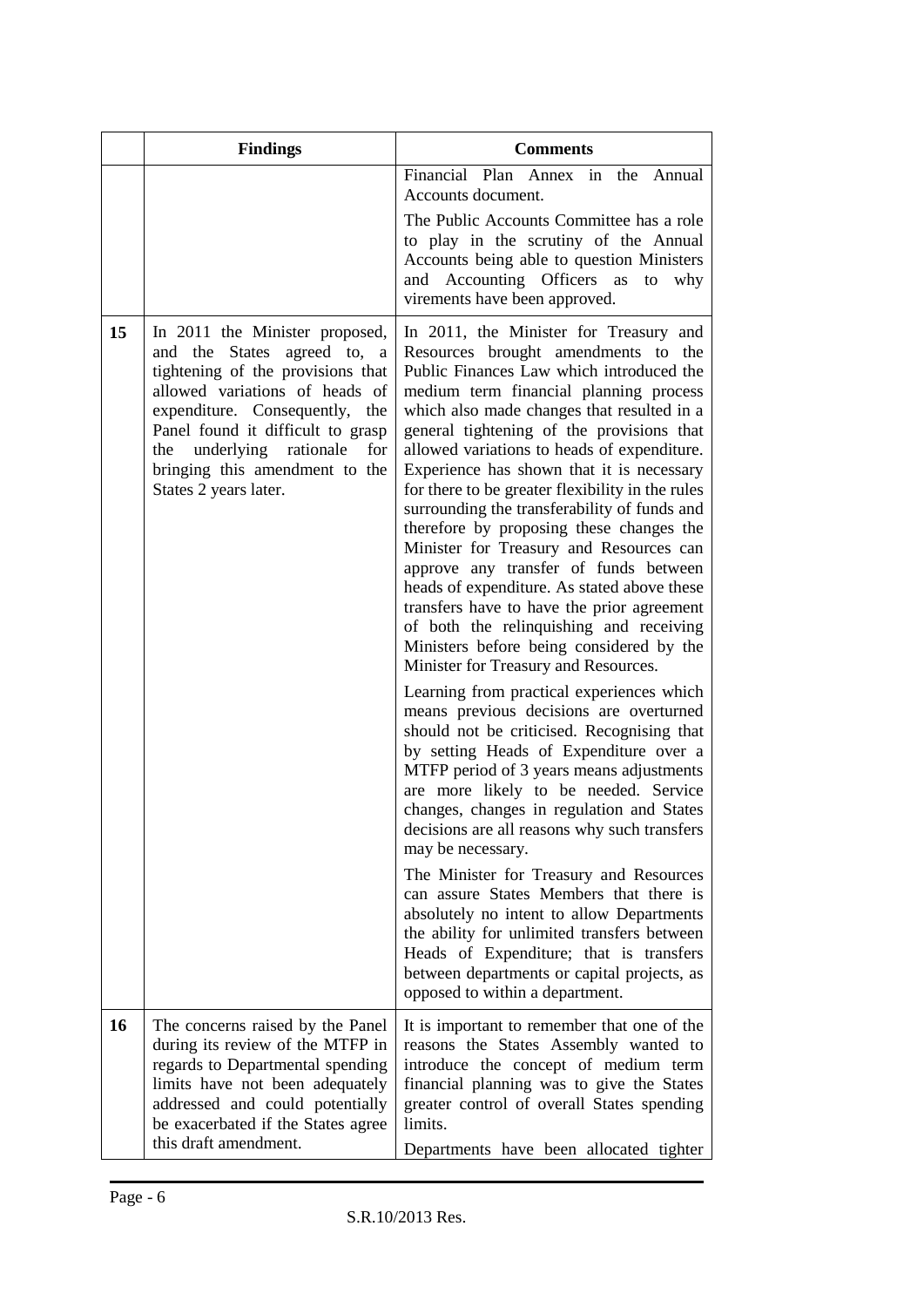|    | <b>Findings</b>                                                                                                                                                                                                                                  | <b>Comments</b>                                                                                                                                                                                                                                                                                                                                                                                                                                                                                                                                                                                                                                                                                                                                                                                                                                                                                                                                                                                                                                                                                                                                                                                                                                         |
|----|--------------------------------------------------------------------------------------------------------------------------------------------------------------------------------------------------------------------------------------------------|---------------------------------------------------------------------------------------------------------------------------------------------------------------------------------------------------------------------------------------------------------------------------------------------------------------------------------------------------------------------------------------------------------------------------------------------------------------------------------------------------------------------------------------------------------------------------------------------------------------------------------------------------------------------------------------------------------------------------------------------------------------------------------------------------------------------------------------------------------------------------------------------------------------------------------------------------------------------------------------------------------------------------------------------------------------------------------------------------------------------------------------------------------------------------------------------------------------------------------------------------------|
|    |                                                                                                                                                                                                                                                  | spending limits for the period of the MTFP<br>and there must be the flexibility to move<br>funds between heads of expenditure so that<br>changing priorities can be met at the same<br>time as maintaining the spending limits<br>approved by the Assembly.                                                                                                                                                                                                                                                                                                                                                                                                                                                                                                                                                                                                                                                                                                                                                                                                                                                                                                                                                                                             |
| 17 | A system of checks and balances<br>must be in place to ensure that<br>being appropriately<br>funds are<br>between heads of<br>transferred<br>expenditure after those heads of<br>expenditure have been approved<br>in the MTFP.                  | All transfers between heads of expenditure<br>will continue to be approved by the<br>relevant departmental Minister, (or in the<br>case of the Non-ministerial departments<br>Accounting<br>Officer),<br>both<br>their<br>relinquishing and receiving the funds prior<br>to the Minister for Treasury and Resources<br>being asked to approve any such transfer.<br>The Minister for Treasury and Resources<br>cannot agree to these transfers unless both<br>departments agree in advance. The States<br>will continue to be notified of all such<br>transfers in the 6 monthly Financial update<br>reports.<br>As stated in 14 above although<br>an<br>Accounting Officer is able to vires funds<br>their Departmental<br>within<br>Head<br>of<br>Expenditure at the end of a financial year<br>they are required to report against the<br>detailed<br>budget<br>original<br>allocations<br>reported in the Medium Term Financial<br>Plan Annex (which was sent to all States<br>Members)<br>in<br>the<br>Annual<br>Accounts<br>document.<br>The Public Accounts Committee has a role<br>to play in the scrutiny of the Annual<br>Accounts being able to question Ministers<br>and Accounting Officers<br>why<br>as<br>to<br>virements were approved. |
| 18 | The Minister for Treasury and<br>Resources has brought forward an<br>amendment to permanently re-<br>instate $11(8)$ requests despite the<br>introduction of a Contingency<br>Fund and the previous States<br>decision to remove this provision. | The purpose of the central contingency will<br>continue to provide essential flexibility to<br>enable the Minister for Treasury and<br>Resources, following consultation where<br>appropriate,<br>unforeseen<br>to<br>manage<br>unexpected items within overall spending<br>limits as part of the Medium Term<br>Financial Plan. However, the level of<br>contingency held is not huge and it is<br>extremely difficult to provide for every<br>urgent eventuality and even more so now<br>that the States have agreed spending limits<br>for 3 years hence.                                                                                                                                                                                                                                                                                                                                                                                                                                                                                                                                                                                                                                                                                            |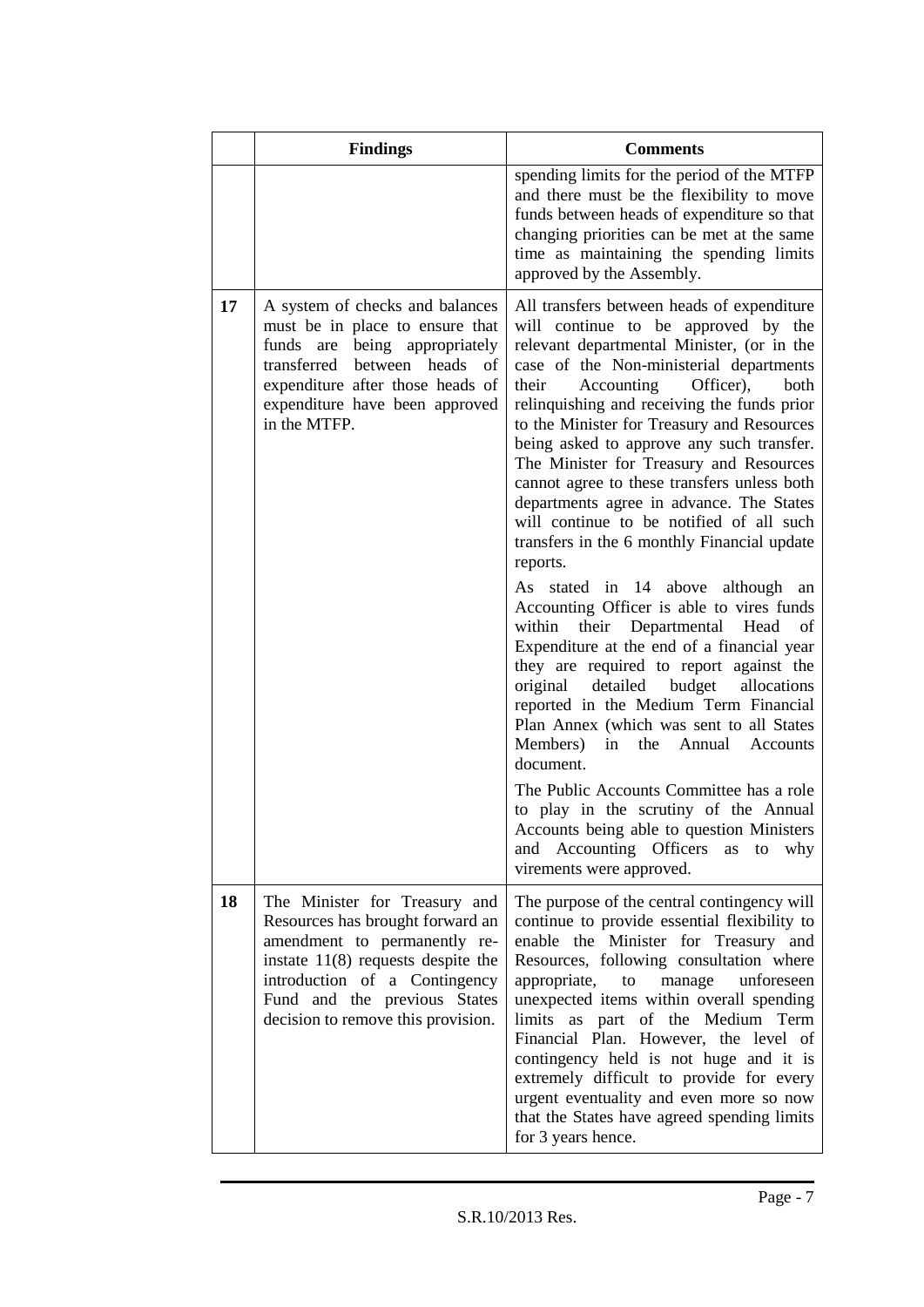|    | <b>Findings</b>                                                                                                                                                                                                                                                                                      | <b>Comments</b>                                                                                                                                                                                                                                                                                                                                                                                                                                                                                                                                                                                                                                                                        |
|----|------------------------------------------------------------------------------------------------------------------------------------------------------------------------------------------------------------------------------------------------------------------------------------------------------|----------------------------------------------------------------------------------------------------------------------------------------------------------------------------------------------------------------------------------------------------------------------------------------------------------------------------------------------------------------------------------------------------------------------------------------------------------------------------------------------------------------------------------------------------------------------------------------------------------------------------------------------------------------------------------------|
|    |                                                                                                                                                                                                                                                                                                      | The Minister's amendment to this area<br>builds upon and strengthens the content of<br>11(8)<br>funding<br>the<br>old<br>route.<br>The<br>limits<br>additional<br>Amendment<br>funding<br>requests to be brought forward by the<br>Council of Minister if they are satisfied, on<br>the recommendation of the Minister for<br>Treasury and Resources, that there is an<br>urgent need for expenditure and the balance<br>currently available in Heads of Expenditure<br>and the Contingency are insufficient to<br>meet the requested expenditure.<br>The States have the ultimate power to<br>approve or veto an urgent funding request.                                              |
| 19 | In 2011 the States was advised<br>that one of the main reasons for<br>proposing a Medium<br>Term<br>Financial Planning process was to<br>assist in<br>more<br>a<br>disciplined<br>approach by the Assembly to<br>growth in expenditure.                                                              | Noted.                                                                                                                                                                                                                                                                                                                                                                                                                                                                                                                                                                                                                                                                                 |
| 20 | The States was satisfied that<br>for<br>allocations<br>central<br>contingencies,<br>growth<br>expenditure and the ability for<br>departments to vary heads of<br>expenditure<br>provided<br>enough<br>flexibility that the need for, and<br>the use of, $11(8)$ requests was no<br>longer warranted. | Noted. See comments in 18 above.                                                                                                                                                                                                                                                                                                                                                                                                                                                                                                                                                                                                                                                       |
| 21 | The<br>amendment<br>proposed<br>contradicts the views that have<br>previously been expressed by the<br>Minister<br>for<br>Treasury<br>and<br>Resources regarding the use of<br>additional funding requests.                                                                                          | The amendment reflects experience since<br>the States approval of the legislation<br>creating the Medium Term Financial Plan,<br>and the production and operation of the<br>first year of that Plan. It has become<br>apparent that there must be a mechanism to<br>allow the Council of Ministers, on the<br>recommendation of the Minister<br>for<br>Treasury and Resources, to seek States<br>approval where there is an urgent need to<br>increase expenditure approvals over and<br>above those contained within the MTFP,<br>where previously approved contingencies<br>are insufficient. The States have the<br>ultimate power to approve or veto an<br>urgent funding request. |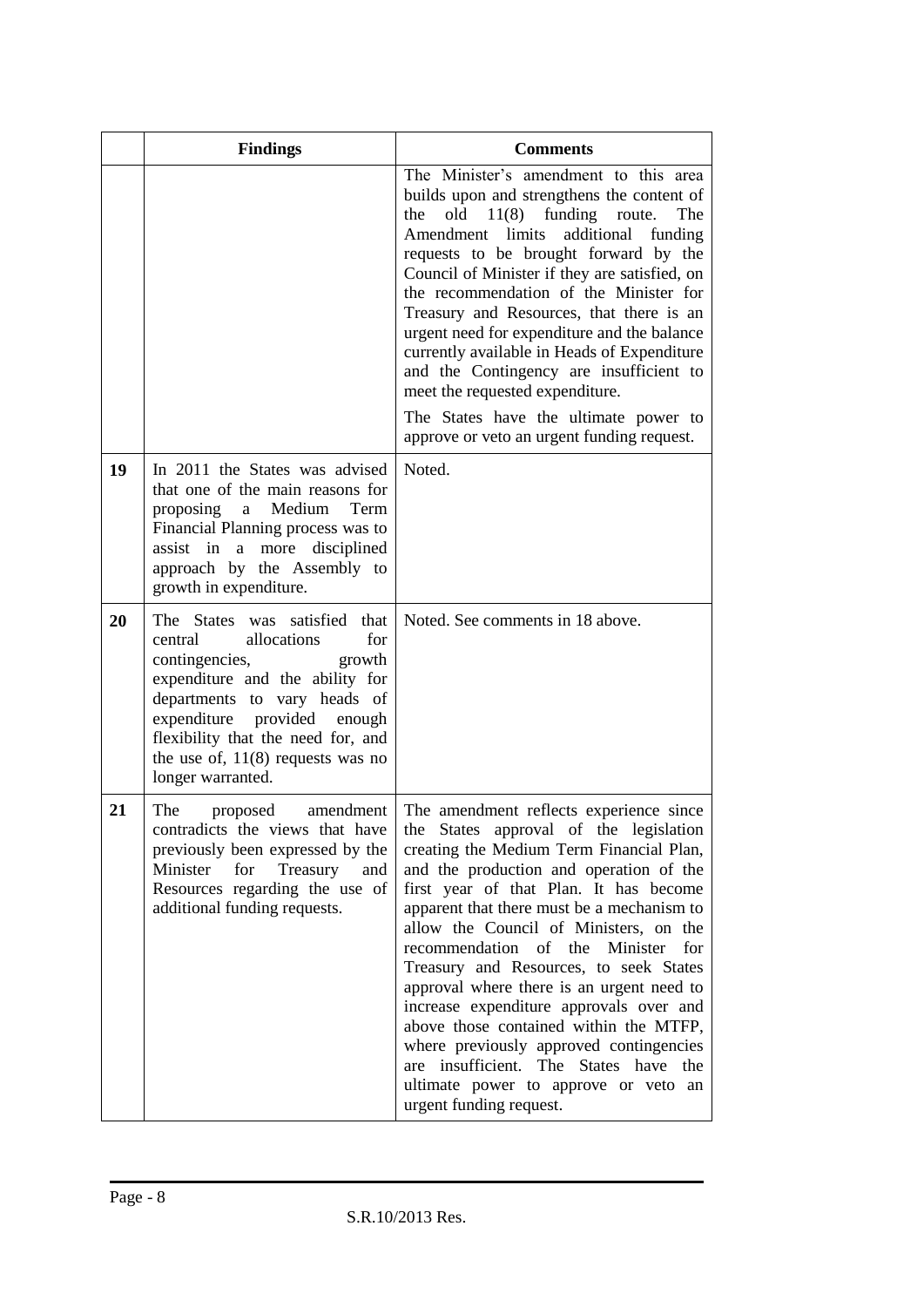|    | <b>Findings</b>                                                                                                                                                                                                                                   | <b>Comments</b>                                                                                                                                                                                                                                                                                                                                                                                                                                                   |
|----|---------------------------------------------------------------------------------------------------------------------------------------------------------------------------------------------------------------------------------------------------|-------------------------------------------------------------------------------------------------------------------------------------------------------------------------------------------------------------------------------------------------------------------------------------------------------------------------------------------------------------------------------------------------------------------------------------------------------------------|
| 22 | The Panel does not understand<br>the exact purpose of this draft<br>amendment given that Article 20<br>of the Public Finances (Jersey)<br>Law 2005 already provides for<br>the approval of expenditure in<br>emergency situations.                | The amendment is quite specific in that the<br>revised funding route will only be used if<br>there are insufficient funds in existing<br>heads of expenditure and the Contingency<br>and there is an urgent expenditure need and<br>only if the Council of Ministers, on the<br>recommendation<br>of the<br>Minister<br>for<br>Treasury and Resources<br>agree that a<br>request should be made.                                                                  |
|    |                                                                                                                                                                                                                                                   | The existing Article 20 of the Law only<br>deals with Emergency expenditure. There<br>have been totally unavoidable requests<br>which fall outside of the areas highlighted<br>in the existing Article 20 (and Article 9)<br>which may require funding. As quoted in<br>correspondence to the Panel the States may<br>be struck with huge Arbitration costs or<br>indeed totally unavoidable Court and Case<br>costs.<br>It is not agreed that there is confusion |
|    |                                                                                                                                                                                                                                                   | around the existing Article 20 and an<br>urgent funding need.                                                                                                                                                                                                                                                                                                                                                                                                     |
| 23 | There were inconsistencies in the<br>evidence we received from the<br>Minister<br>for<br>Treasury<br>and<br>in regards to<br>the<br>Resources<br>intended use of this provision.                                                                  | The purpose of this amendment is to allow<br>flexibility to deal with the unanticipated<br>and unexpected which do not meet the<br>current definitions in Articles 9 and 20. As<br>purposes are unanticipated and unexpected<br>it is clearly difficult to be more specific.                                                                                                                                                                                      |
| 24 | The Panel supports the proposal<br>the<br>Accounting<br>extend<br>to<br>Officer's current role to include a<br>responsibility for the<br>proper<br>financial management of all non-<br>departmental States Income and<br>Special and Trust Funds. | The Corporate Services Panel's support for<br>this proposal is appreciated.<br>The Amendment builds on this role<br>empowering the Minister to appoint an<br>accounting officer for all States income,<br>which includes income tax and impôts and<br>also incorporates the same responsibilities<br>for trust and special funds within the main<br>Law.                                                                                                          |
| 25 | The<br>draft<br>Legislation<br>now<br>proposes that the Minister for<br>Treasury and Resources, rather<br>than the States, is responsible for<br>appointing Members to the Fiscal<br>Policy Panel.                                                | The appointments process follows the<br>procedures recommended in P.205/2009.<br>The Minister for Treasury and Resources is<br>highly supportive of the need for the Panel<br>to be independent which is why the Law<br>requires that the Minister seek the views of<br>the Appointments Commission prior to an<br>appointment. The Minister is also required<br>to notify the States of his intent to appoint a<br>person to the Panel 2 weeks before making     |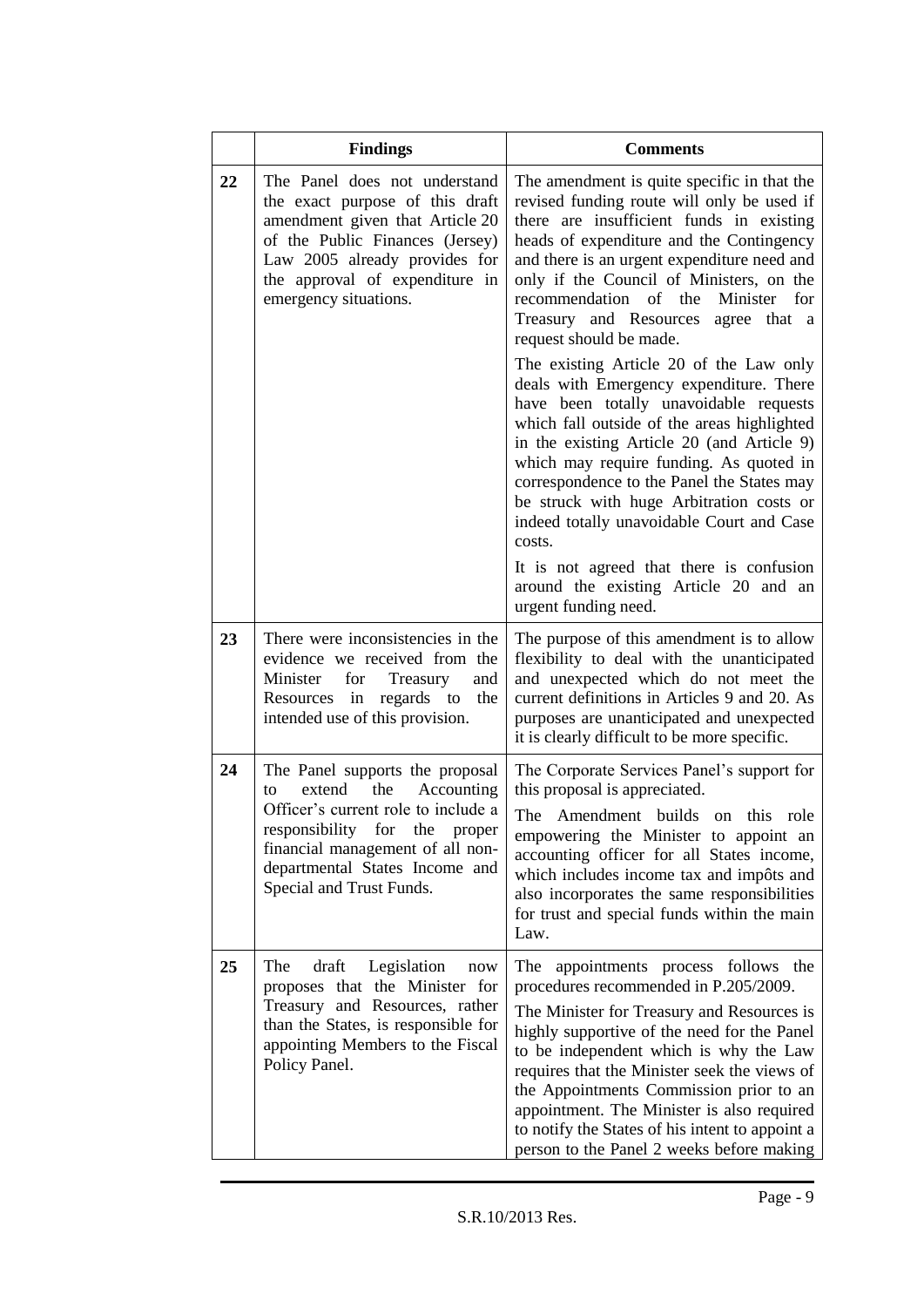|    | <b>Findings</b>                                                                                                                                                                                                                                                                             | <b>Comments</b>                                                                                                                                                                                                                                                                                                                                                                                                                                                                                                               |
|----|---------------------------------------------------------------------------------------------------------------------------------------------------------------------------------------------------------------------------------------------------------------------------------------------|-------------------------------------------------------------------------------------------------------------------------------------------------------------------------------------------------------------------------------------------------------------------------------------------------------------------------------------------------------------------------------------------------------------------------------------------------------------------------------------------------------------------------------|
|    |                                                                                                                                                                                                                                                                                             | the formal appointment.                                                                                                                                                                                                                                                                                                                                                                                                                                                                                                       |
| 26 | The<br>involvement of the<br>Appointments Commission<br>and<br>the two week 'breathing space'<br>will make the<br>Members<br>for<br>process more robust. However,<br>we do not believe that the draft<br>Legislation will eliminate issues<br>concerning<br>the<br>Panel's<br>independence. | See comments in 25 above.                                                                                                                                                                                                                                                                                                                                                                                                                                                                                                     |
| 27 | safeguards<br>Extra<br>should<br>be<br>established for the appointment<br>process to ensure that the Fiscal<br>Policy Panel's independence is<br>not compromised in any way.                                                                                                                | The Law recognises the importance that the<br>independence of the Fiscal Policy Panel is<br>maintained and ensures that the Panel<br>continues to provide important unbiased,<br>independent economic advice and make<br>recommendations<br>on<br>the<br>prevailing<br>economic climate both within the Island<br>and on a wider basis.<br>Membership of the Panel will continue to<br>be made up of at least 3 high calibre<br>individuals who have<br>the<br>relevant<br>knowledge and experience to carry out the<br>role. |
| 28 | The Fiscal Policy Panel is an<br>independent advisory body to the<br>States and this position must be<br>reflected in every aspect of the<br>primary Legislation – including<br>the appointment of Members.                                                                                 | The appointments process follows the<br>procedures recommended in P.205/2009.<br>See comments in 25 above.                                                                                                                                                                                                                                                                                                                                                                                                                    |
| 29 | Despite the Fiscal Policy Panel<br>being an independent advisory<br>body to the States, the Panel has a<br>strong<br>accountability<br>to<br>the<br>Minister<br>for<br>Treasury<br>and<br>Resources.                                                                                        | The inclusion of the appointment and role<br>of the Fiscal Policy Panel in primary<br>legislation<br>i <sub>s</sub><br>indication<br>of<br>the<br>an<br>importance that the Minister for Treasury<br>and Resources attributes to the work of the<br>Panel. This amendment strengthens the<br>position of the Fiscal Policy Panel, and in<br>no way weakens its independence.<br>The Law amendment specifically states<br>that the Panel may not be directed by<br>anyone on any advice, comments<br><sub>or</sub>             |
|    |                                                                                                                                                                                                                                                                                             | recommendations it makes.<br>The Panel will be expected to report on the<br>Draft Medium Term Financial Plan, at<br>other times when the Minister for Treasury<br>and Resources requests, whenever there is                                                                                                                                                                                                                                                                                                                   |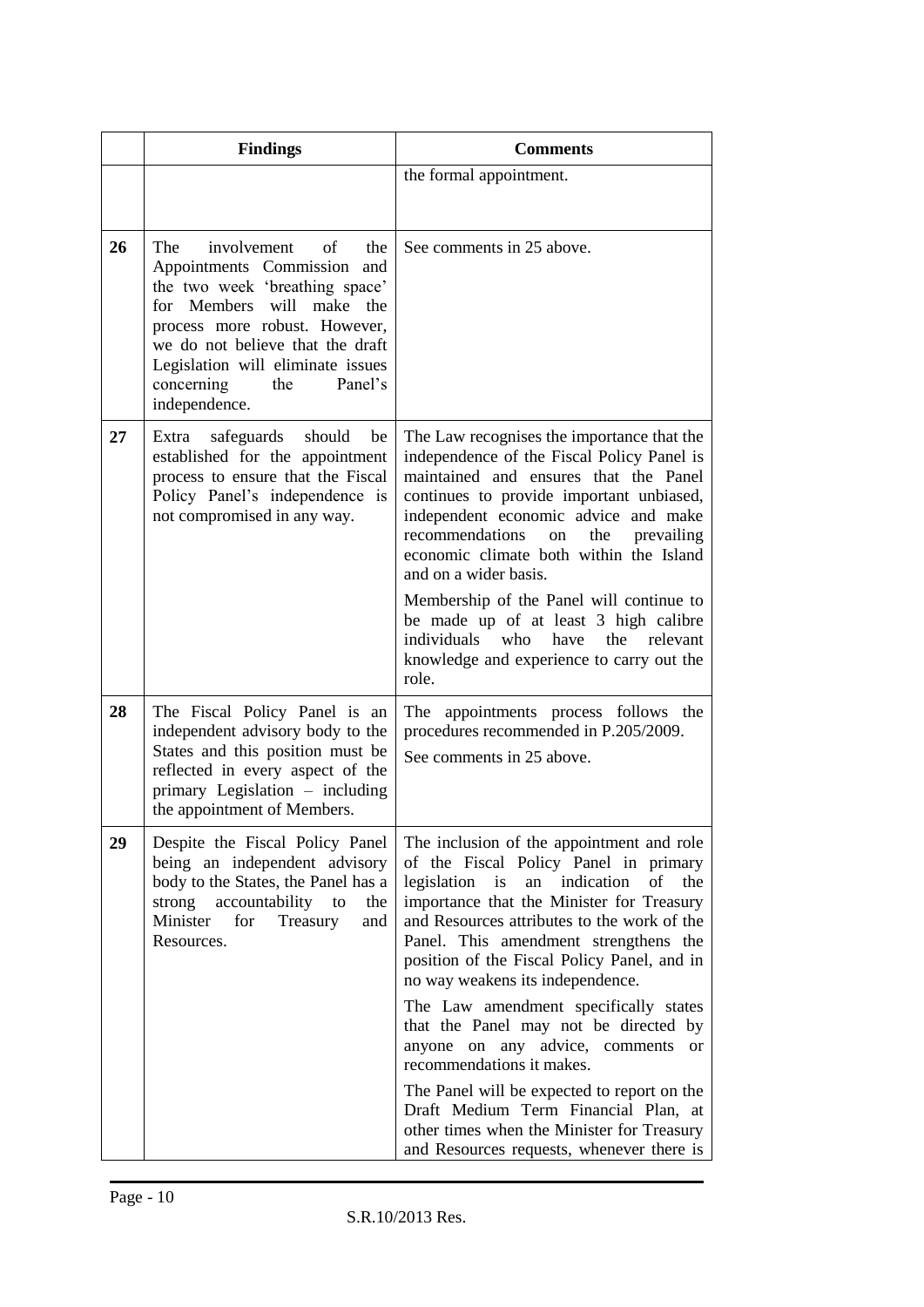|    | <b>Findings</b>                                                                                                                                                                                                                                                                                                            | <b>Comments</b>                                                                                                                                                                                                                                                                                                                                                                                                                                                                                                                                                                                                                                                                                                                                                                                                                                                                                 |
|----|----------------------------------------------------------------------------------------------------------------------------------------------------------------------------------------------------------------------------------------------------------------------------------------------------------------------------|-------------------------------------------------------------------------------------------------------------------------------------------------------------------------------------------------------------------------------------------------------------------------------------------------------------------------------------------------------------------------------------------------------------------------------------------------------------------------------------------------------------------------------------------------------------------------------------------------------------------------------------------------------------------------------------------------------------------------------------------------------------------------------------------------------------------------------------------------------------------------------------------------|
|    |                                                                                                                                                                                                                                                                                                                            | a significant change in States expenditure<br>or new States expenditure is agreed or if<br>there is a proposal to dispose of a<br>significant States asset. These reports will<br>be issued directly to all States members.<br>The Council of Ministers and Minister for<br>Treasury and Resources will need to have<br>regard to the information provided in these<br>reports.<br>The Panel will continue to produce an<br>Annual Report commenting on the global<br>and Island economy and States finances,<br>including transfers to/from the Strategic<br>Reserve. The amendment has been drafted<br>so as to ensure that this Report is produced<br>in sufficient time for it to be considered by<br>States Members prior to the annual Budget<br>debate.                                                                                                                                  |
| 30 | The consolidation of Insurance<br>and<br>the<br>arrangements<br>establishment of the Insurance<br>Fund within Primary Legislation<br>would be a welcomed, positive<br>step forward.                                                                                                                                        | The Corporate Services Panel's support for<br>this<br>proposal<br>is<br>appreciated.<br>This<br>amendment will facilitate the brokering and<br>administration of insurance arrangements<br>across the States and other admitted bodies<br>within a stand-alone Fund. This is not a<br>new initiative – the Treasury already<br>comprehensive<br>operates<br>insurance<br>arrangements.<br>These arrangements have and will continue<br>to enable the States to make substantial<br>financial savings on insurance premiums;<br>as well as ensuring better coverage and<br>risk<br>management<br>and awareness<br>of<br>throughout the organisation; and greater<br>value for money from external insurance<br>policies.<br>A Financial Direction will provide the<br>necessary advice and information on this<br>area but detail of this nature is not<br>appropriate for inclusion in the Law. |
| 31 | Further clarity is required on<br>overall Risk Profiles arising from<br>the proposal including; issues<br>around the participation by other<br>persons and bodies<br>and the<br>determination of cost parameters<br>required to service the Fund; and<br>the level required for subsequent<br>re-distribution<br>the<br>to | The Insurance Fund is already operational<br>- the amendment does not give effect to<br>changes. It<br>operational<br>any<br>merely<br>formalises the current arrangements and<br>makes these more transparent.<br>The existing arrangements enable the<br>Minister for Treasury and Resources to<br>enter into insurance arrangements with<br>bodies which have connections with the                                                                                                                                                                                                                                                                                                                                                                                                                                                                                                           |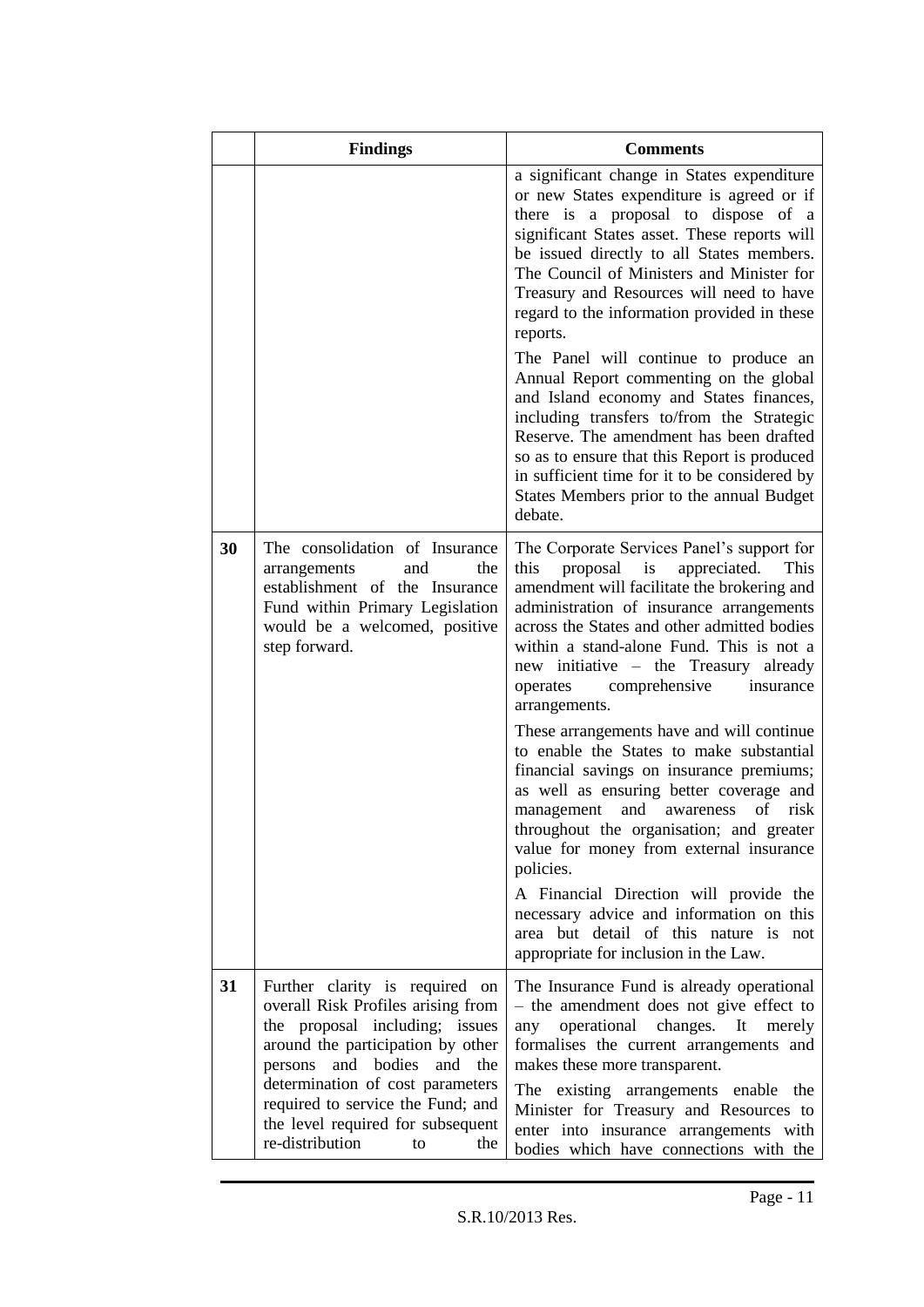|    | <b>Findings</b>                                                                                                                                                                                                                          | <b>Comments</b>                                                                                                                                                                                                                                                                                                                                                                                                                                                                                                                                                                                              |
|----|------------------------------------------------------------------------------------------------------------------------------------------------------------------------------------------------------------------------------------------|--------------------------------------------------------------------------------------------------------------------------------------------------------------------------------------------------------------------------------------------------------------------------------------------------------------------------------------------------------------------------------------------------------------------------------------------------------------------------------------------------------------------------------------------------------------------------------------------------------------|
|    | Consolidated<br>Fund<br><sub>or</sub><br>Contingency.                                                                                                                                                                                    | States. These bodies are charged for any<br>insurance cover provided and will only be<br>accepted into the States scheme once full<br>consideration has been taken of the level<br>and type of insurance cover required and<br>any associated risks.                                                                                                                                                                                                                                                                                                                                                         |
|    |                                                                                                                                                                                                                                          | An Insurance Risk Forum and Insurance<br>Group meets regularly and discusses any<br>emerging risks that may need insurance<br>consideration. The outcomes of these<br>meetings are discussed with all insured<br>bodies which allows the States to monitor<br>insurable risks more regularly.                                                                                                                                                                                                                                                                                                                |
| 32 | Due to the safeguard of required<br>States approval the Panel accept<br>draft Articles 20 and 21, which<br>will enable the Minister for<br>Treasury and Resources to make<br>Regulations to amend Parts 3 and<br>4 of the principal Law. | Any future changes to Parts 3 and 4 of the<br>Law through the issuance of Regulations<br>will still require States approval in the<br>normal way.<br>The change does not allow unlimited<br>Ministerial intervention to amend the Law<br>- the amendment proposes that certain<br>areas of the Law can be amended via<br>Regulation,<br>which<br>still<br>requires<br>consideration<br>and approval<br>by<br>the<br>Assembly but would not require further<br>approval by the UK Privy Council. This<br>gives greater flexibility to the States and<br>enables faster implementation of States<br>decisions. |

### **RECOMMENDATIONS**

|   | <b>Recommendations</b>                                                                                                                                                                                                       | Tо     | Accept/<br><b>Reject</b> | <b>Comments</b>                                                                                                                                                                                                                                                                                                                          | <b>Target</b><br>date of<br>action/<br>completion |
|---|------------------------------------------------------------------------------------------------------------------------------------------------------------------------------------------------------------------------------|--------|--------------------------|------------------------------------------------------------------------------------------------------------------------------------------------------------------------------------------------------------------------------------------------------------------------------------------------------------------------------------------|---------------------------------------------------|
| 1 | The Minister for Treasury and<br>Resources should not propose this<br>amendment until a baseline of<br>recognised professional Financial<br>Management Standards has been<br>established within the<br>draft<br>Legislation. | Reject |                          | The<br>Public Finances<br>(Jersey) Law requires that<br>the role of Treasurer of<br>the States is independent<br>and specifically states<br>that the Treasurer may<br>not be directed as to how<br>a function of the office<br>should be carried out.<br>A baseline of professional<br>Financial Management<br>Standards followed by the |                                                   |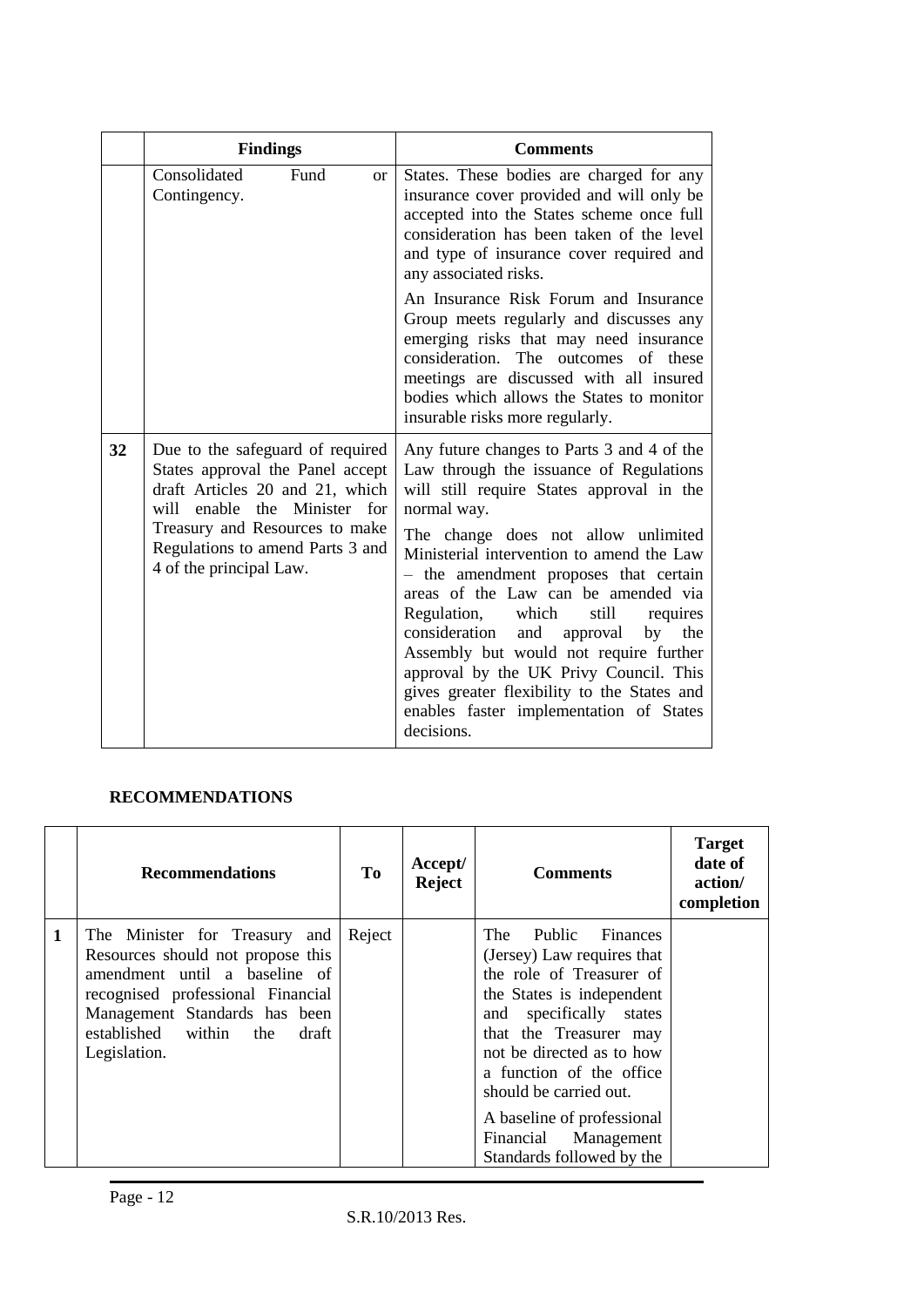|                  | <b>Recommendations</b>                                                                                                                                                                                                              | To | Accept/<br><b>Reject</b> | <b>Comments</b>                                                                                                                                                                                                                                                                                                                                                                                                                                                                                                                                                                                                                                                                                                                                                                                                                                                                                                                                                                                  | <b>Target</b><br>date of<br>action/<br>completion |
|------------------|-------------------------------------------------------------------------------------------------------------------------------------------------------------------------------------------------------------------------------------|----|--------------------------|--------------------------------------------------------------------------------------------------------------------------------------------------------------------------------------------------------------------------------------------------------------------------------------------------------------------------------------------------------------------------------------------------------------------------------------------------------------------------------------------------------------------------------------------------------------------------------------------------------------------------------------------------------------------------------------------------------------------------------------------------------------------------------------------------------------------------------------------------------------------------------------------------------------------------------------------------------------------------------------------------|---------------------------------------------------|
|                  |                                                                                                                                                                                                                                     |    |                          | States of Jersey is already<br>set in that the States<br>follow<br>Generally<br>Accepted<br>Accounting<br>Principles (GAAP) and<br>International<br>Financial<br>Reporting<br><b>Standards</b><br>(IFRS) as interpreted for<br>the States of Jersey by the<br>Financial<br>Reporting<br>Manual (JFReM). The<br>JFReM is based on the<br>UK version of the same<br>document,<br>which<br><i>is</i><br>prepared<br>by<br>H.M. Treasury<br>and<br>is<br>subject to scrutiny by an<br>independent board, the<br>Financial Reporting and<br>Advisory<br>Board.<br>Accounting Standards are<br>not static and the JFReM<br>is updated on an annual<br>basis.<br>Below this level there are<br>Financial Direction which<br>are regularly reviewed<br>and updated to reflect<br>developments<br>in<br>accounting standards and<br>practice.<br>The level of detail in<br>these documents is best<br>left outside the Public<br>Finances (Jersey) Law to<br>allow for such updates<br>and modifications. |                                                   |
| $\boldsymbol{2}$ | The Minister for Treasury and<br>Resources should not propose that<br>the provision for the Treasurer to<br>advise the Council of Ministers on<br>the Public Finances of Jersey is<br>included<br>within<br>primary<br>Legislation. |    | Accept                   | The Minister endorses the<br>Panel's view that the<br>deletion of the wording<br>affect<br>the<br>does<br>not<br>Treasurer's<br>existing<br>responsibility to continue<br>offer<br>independent<br>to<br>financial<br>advice to the<br>Council<br>Ministers<br>of                                                                                                                                                                                                                                                                                                                                                                                                                                                                                                                                                                                                                                                                                                                                 | Completed                                         |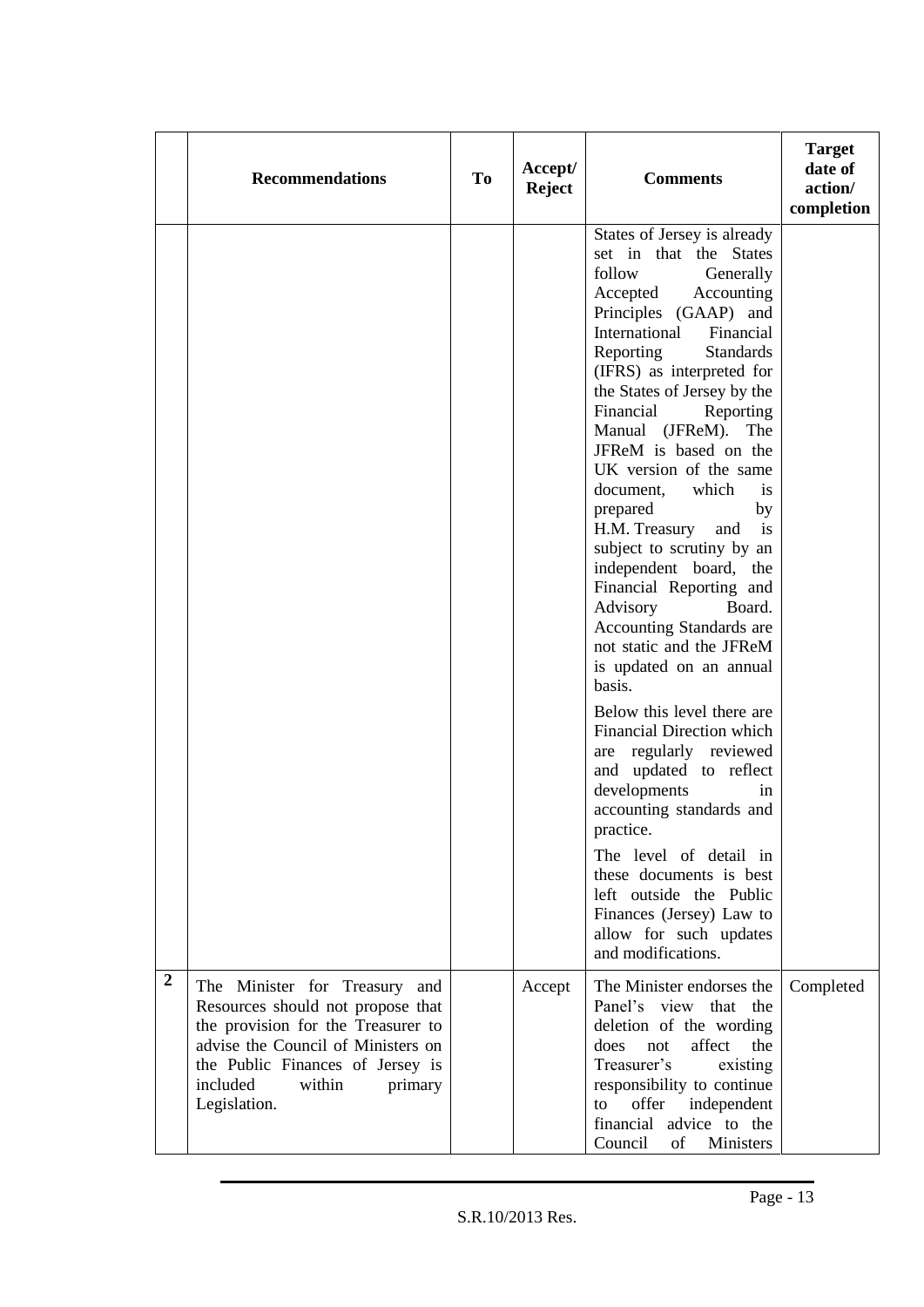|                         | <b>Recommendations</b>                                                                                                                                                                                                                     | <b>To</b> | Accept/<br><b>Reject</b> | <b>Comments</b>                                                                                                                                                                                                                                                                                                                                                                                            | <b>Target</b><br>date of<br>action/<br>completion |
|-------------------------|--------------------------------------------------------------------------------------------------------------------------------------------------------------------------------------------------------------------------------------------|-----------|--------------------------|------------------------------------------------------------------------------------------------------------------------------------------------------------------------------------------------------------------------------------------------------------------------------------------------------------------------------------------------------------------------------------------------------------|---------------------------------------------------|
|                         |                                                                                                                                                                                                                                            |           |                          | should she so wish.                                                                                                                                                                                                                                                                                                                                                                                        |                                                   |
|                         |                                                                                                                                                                                                                                            |           |                          | Draft Public<br>Finances<br>(Amendment<br>No.<br>4)<br>$201 -$<br>(Jersey)<br>Law<br>$(P.73/2013)$ :<br>second<br>amendment was lodged<br>and approved by the<br>States and removed the<br>inclusion of the provision<br>which<br>required<br>the<br>Treasurer<br>to provide<br>advice to the Council of<br>financial<br>Ministers<br>on<br>matters.                                                       |                                                   |
| 3                       | The Minister for Treasury and<br>Resources<br>should<br>amend draft<br>Article 15 by inserting 'proper<br>practices' in order to address the<br>issue raised by the Comptroller and<br>Auditor General.                                    |           | Reject                   | The term "Accounting"<br>Standards" is used in the<br>Public Finances (Jersey)<br>2005<br>and<br>Law<br>is<br>recognised throughout the<br>States and any change in<br>terminology would cause<br>confusion.                                                                                                                                                                                               |                                                   |
| $\overline{\mathbf{4}}$ | The Minister for Treasury<br>and<br>should<br>give<br>Resources<br>due<br>consideration to proposing<br>an<br>alternative approach similar to that<br>of Standing Order 168, for the<br>transfer of funds between heads of<br>expenditure. |           | Reject                   | This recommendation is<br>not accepted.<br>Funds cannot and are not<br>moved between heads of<br>expenditure<br>with<br>impunity – transfers have<br>to be fully justified and<br>agreed by the Ministers<br>where the transfers are<br>taking place and are only<br>then considered by the<br>Minister for Treasury and<br>Resources. Decisions are<br>reported<br>in<br>public<br>Ministerial Decisions. |                                                   |
| 5                       | The Minister for Treasury and<br>Resources should not propose draft<br>Article 12 to the States Assembly.                                                                                                                                  |           | Reject                   | This recommendation is<br>not accepted.<br>Departments are already<br>able to transfer funds<br>heads<br>between<br>оf<br>within<br>expenditure<br>specified<br>certain<br>restrictions<br>this                                                                                                                                                                                                            |                                                   |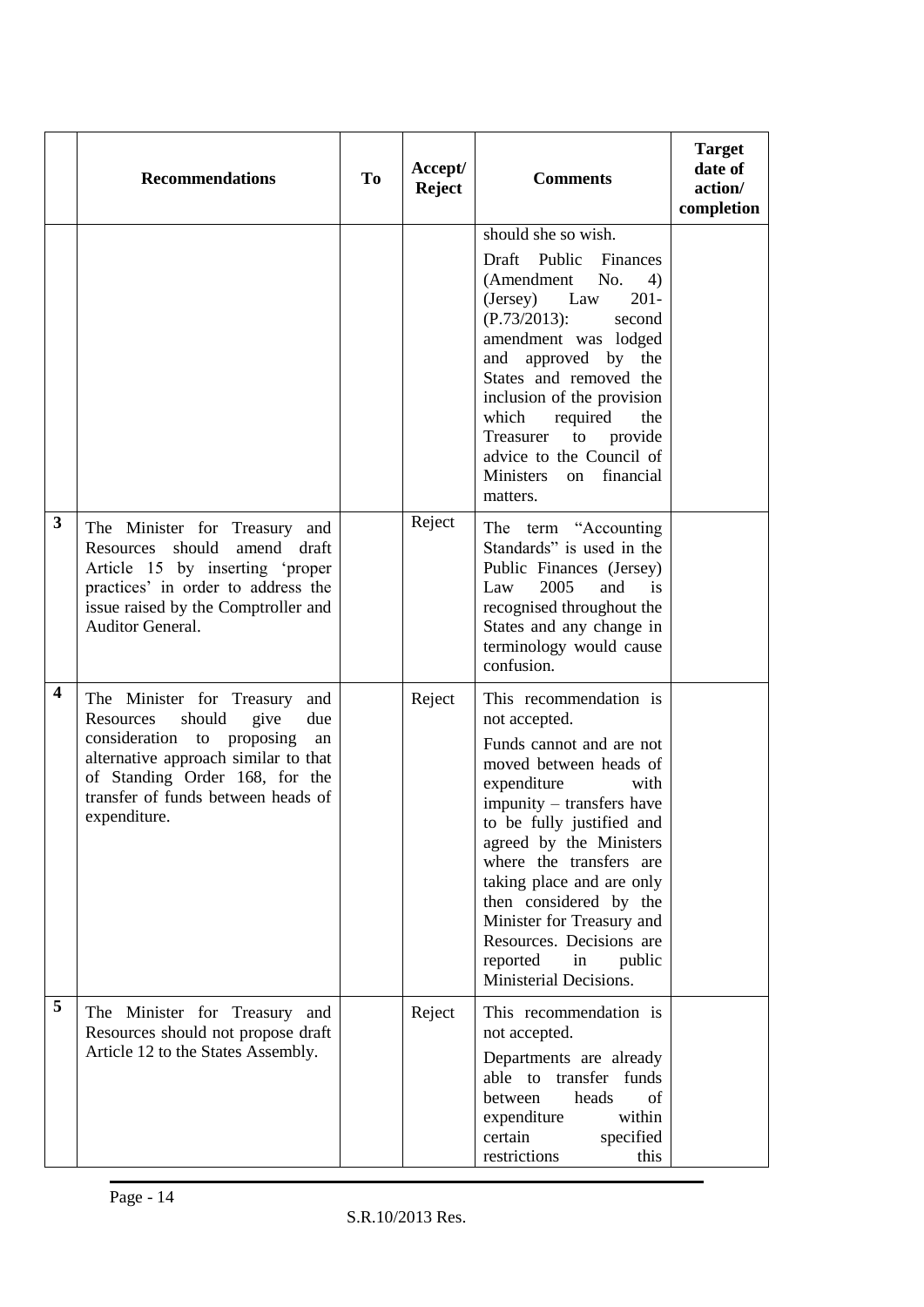|   | <b>Recommendations</b>                                                                                                                                                 | To | Accept/<br><b>Reject</b> | <b>Comments</b>                                                                                                                                                                                                                                                                                                                                                                                                                                                                                                                                                                                                                                                                                                                                    | <b>Target</b><br>date of<br>action/<br>completion |
|---|------------------------------------------------------------------------------------------------------------------------------------------------------------------------|----|--------------------------|----------------------------------------------------------------------------------------------------------------------------------------------------------------------------------------------------------------------------------------------------------------------------------------------------------------------------------------------------------------------------------------------------------------------------------------------------------------------------------------------------------------------------------------------------------------------------------------------------------------------------------------------------------------------------------------------------------------------------------------------------|---------------------------------------------------|
|   |                                                                                                                                                                        |    |                          | Amendment extends the<br>circumstances in which<br>transfers can be made.<br>As stated in the response<br>the<br>previous<br>to<br>Funds<br>recommendation<br>cannot and are not moved<br>heads<br>between<br>of<br>expenditure<br>with<br>impunity – transfers have<br>to be fully justified and<br>agreed by the Ministers                                                                                                                                                                                                                                                                                                                                                                                                                       |                                                   |
|   |                                                                                                                                                                        |    |                          | where the transfers are<br>taking place and are only<br>then considered by the<br>Minister for Treasury and<br>Resources. Decisions are<br>reported<br>in<br>public<br>Ministerial Decisions.                                                                                                                                                                                                                                                                                                                                                                                                                                                                                                                                                      |                                                   |
| 6 | The States Assembly should not be<br>asked to approve the draft proposal<br>permanently<br>re-instate<br>the<br>to<br>provision which will enable $11(8)$<br>Requests. |    | Reject                   | This recommendation is<br>not accepted.<br>Since the States approval<br>of the legislation creating<br>Medium<br>the<br>Term<br>Financial Plan<br>it<br>has<br>become<br>that<br>apparent<br>must<br>be<br>there<br>a<br>mechanism to allow the<br>Council of Ministers, on<br>the recommendation of<br>the Minister for Treasury<br>and Resources, to seek<br><b>States</b><br>approval where<br>there is an urgent need to<br>increase<br>expenditure<br>approvals over and above<br>those contained within<br>the MTFP, where there<br>are insufficient funds in<br>heads<br>existing<br>of<br>expenditure<br>and<br>previously<br>approved<br>contingencies<br>are<br>not<br>sufficient.<br>It must be emphasised<br>that States approval must |                                                   |